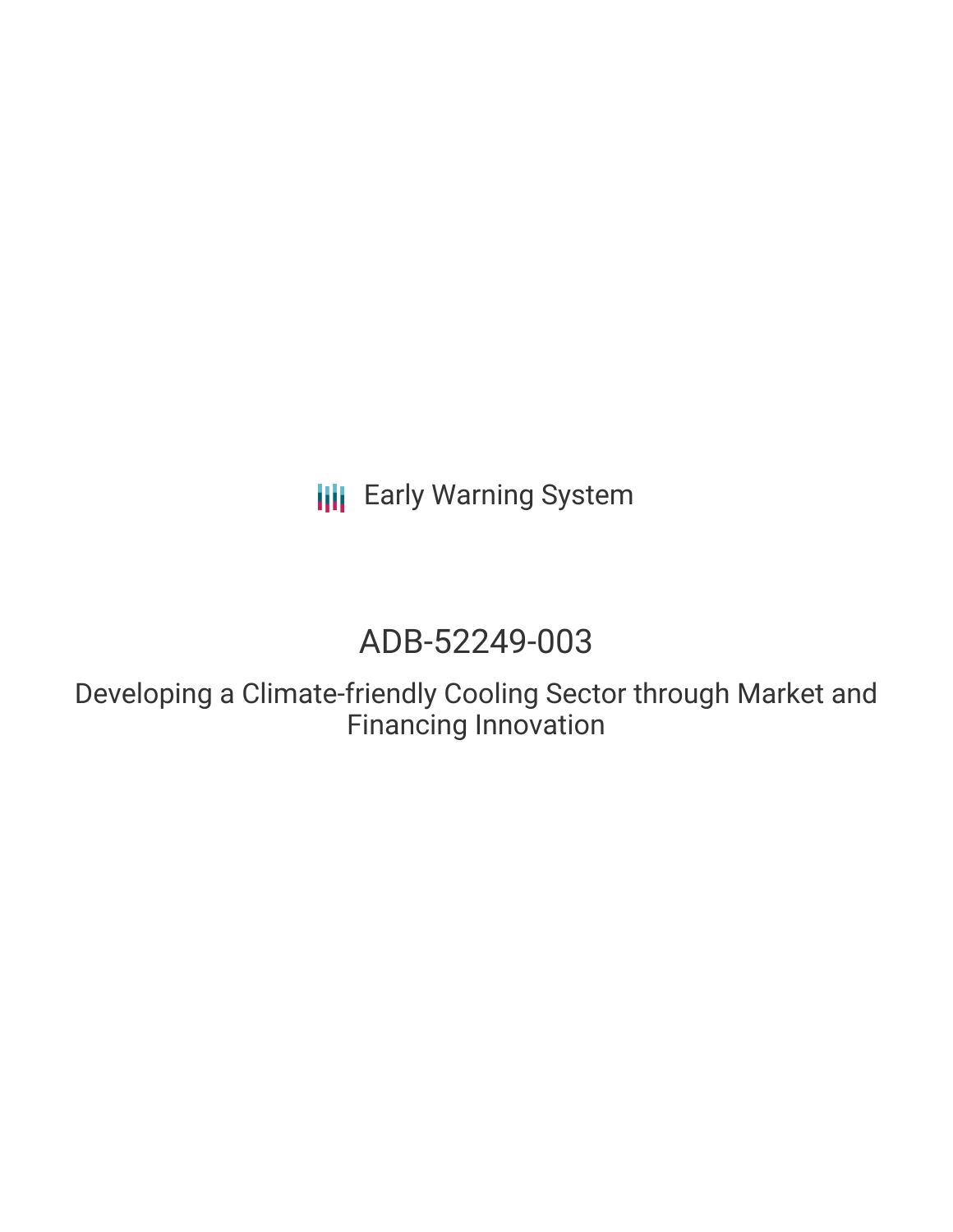

### Early Warning System Developing a Climate-friendly Cooling Sector through Market and Financing Innovation

#### **Quick Facts**

| <b>Countries</b>               | China                        |
|--------------------------------|------------------------------|
| <b>Specific Location</b>       | Ningbo city,                 |
| <b>Financial Institutions</b>  | Asian Development Bank (ADB) |
| <b>Status</b>                  | Active                       |
| <b>Bank Risk Rating</b>        | C                            |
| <b>Voting Date</b>             | 2018-12-07                   |
| <b>Borrower</b>                | People's Republic of China   |
| <b>Sectors</b>                 | Energy                       |
| <b>Investment Type(s)</b>      | <b>Advisory Services</b>     |
| <b>Investment Amount (USD)</b> | $$0.50$ million              |
| <b>Project Cost (USD)</b>      | $$0.50$ million              |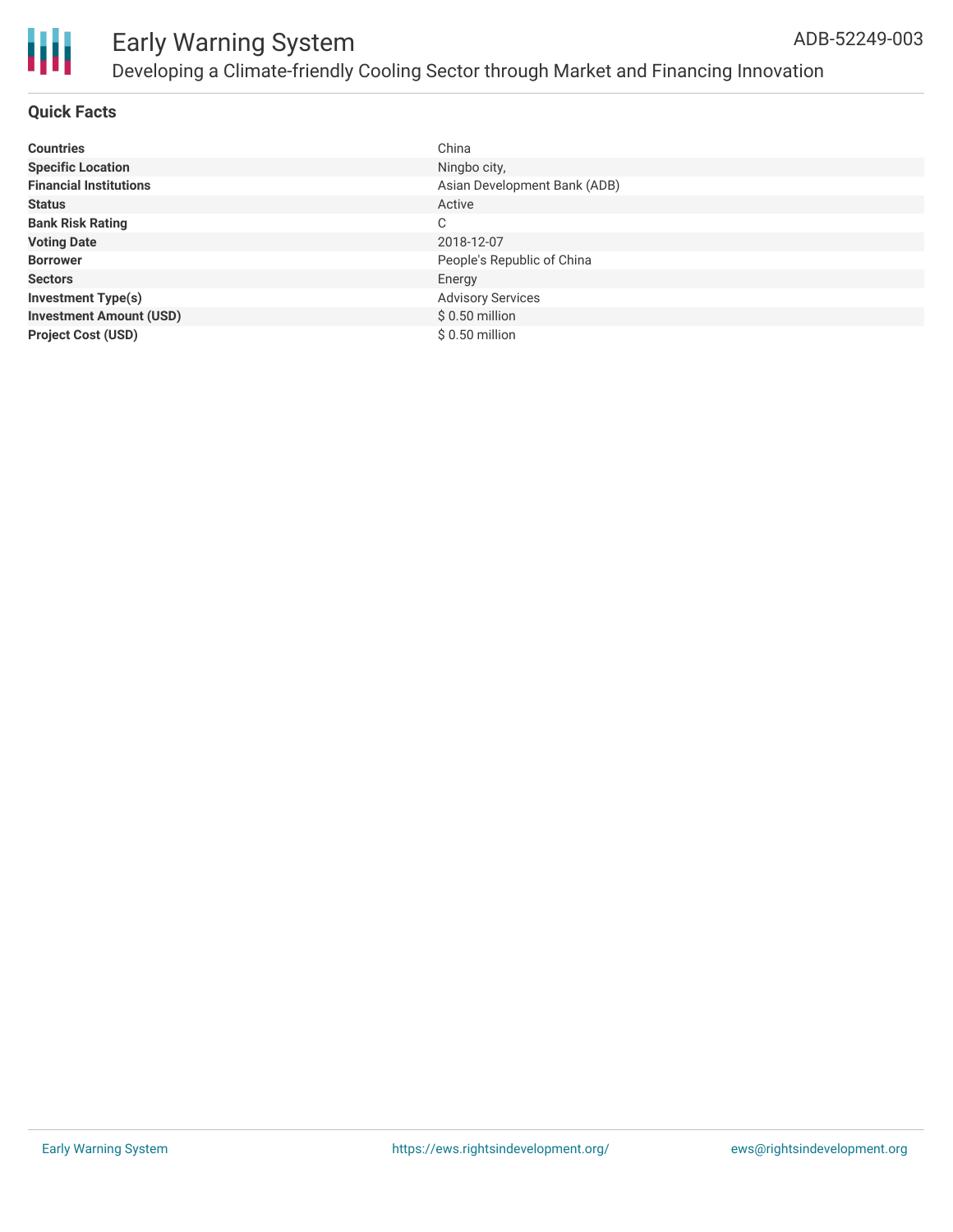

#### **Project Description**

According to the bank document, the project seeks to improve air quality and public health and mitigate climate change in Ningbo by designing a climate-friendly and energy-efficient cooling initiative.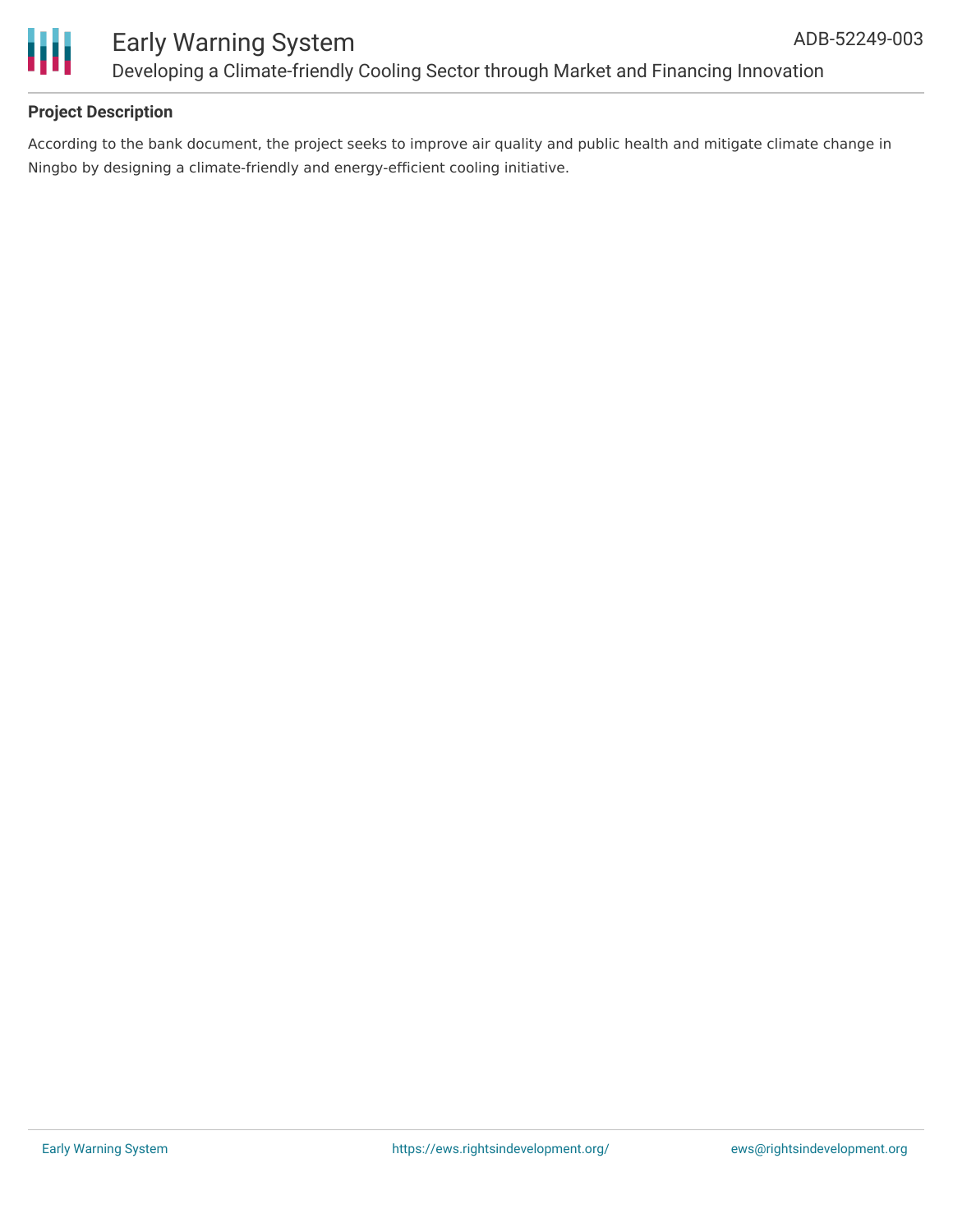

#### **Investment Description**

Asian Development Bank (ADB)

TA 9670-PRC: Developing a Climate-friendly Cooling Sector through Market and Financing Innovation

Technical Assistance Special Fund US\$ 0.5 million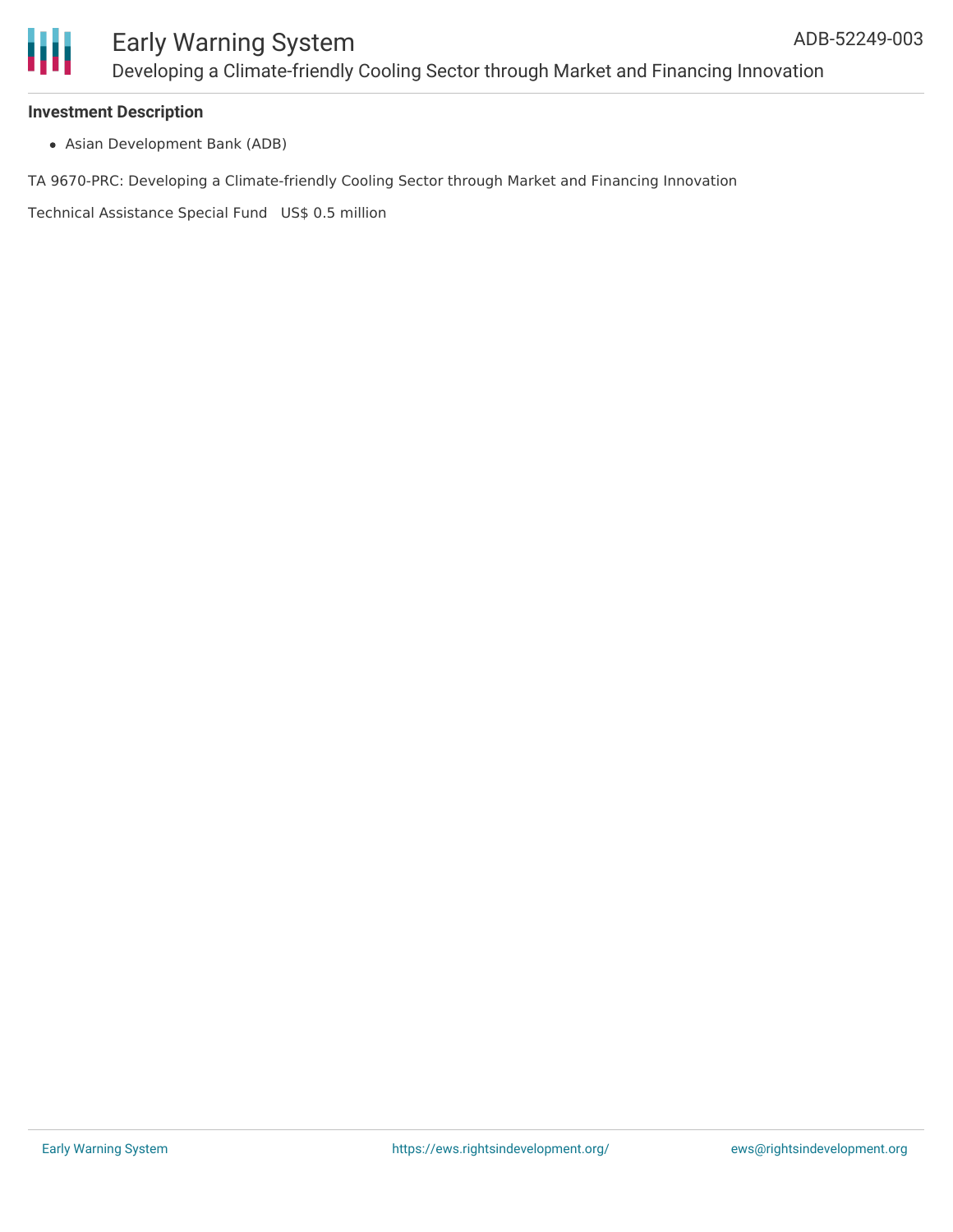

#### **Contact Information**

#### **Executing Agencies**

Ningbo Municipal Government Development Tower A, No.118 Heji Street, Jiangdong District Zip code: 315040

#### **ACCOUNTABILITY MECHANISM OF ADB**

The Accountability Mechanism is an independent complaint mechanism and fact-finding body for people who believe they are likely to be, or have been, adversely affected by an Asian Development Bank-financed project. If you submit a complaint to the Accountability Mechanism, they may investigate to assess whether the Asian Development Bank is following its own policies and procedures for preventing harm to people or the environment. You can learn more about the Accountability Mechanism and how to file a complaint at: http://www.adb.org/site/accountability-mechanism/main